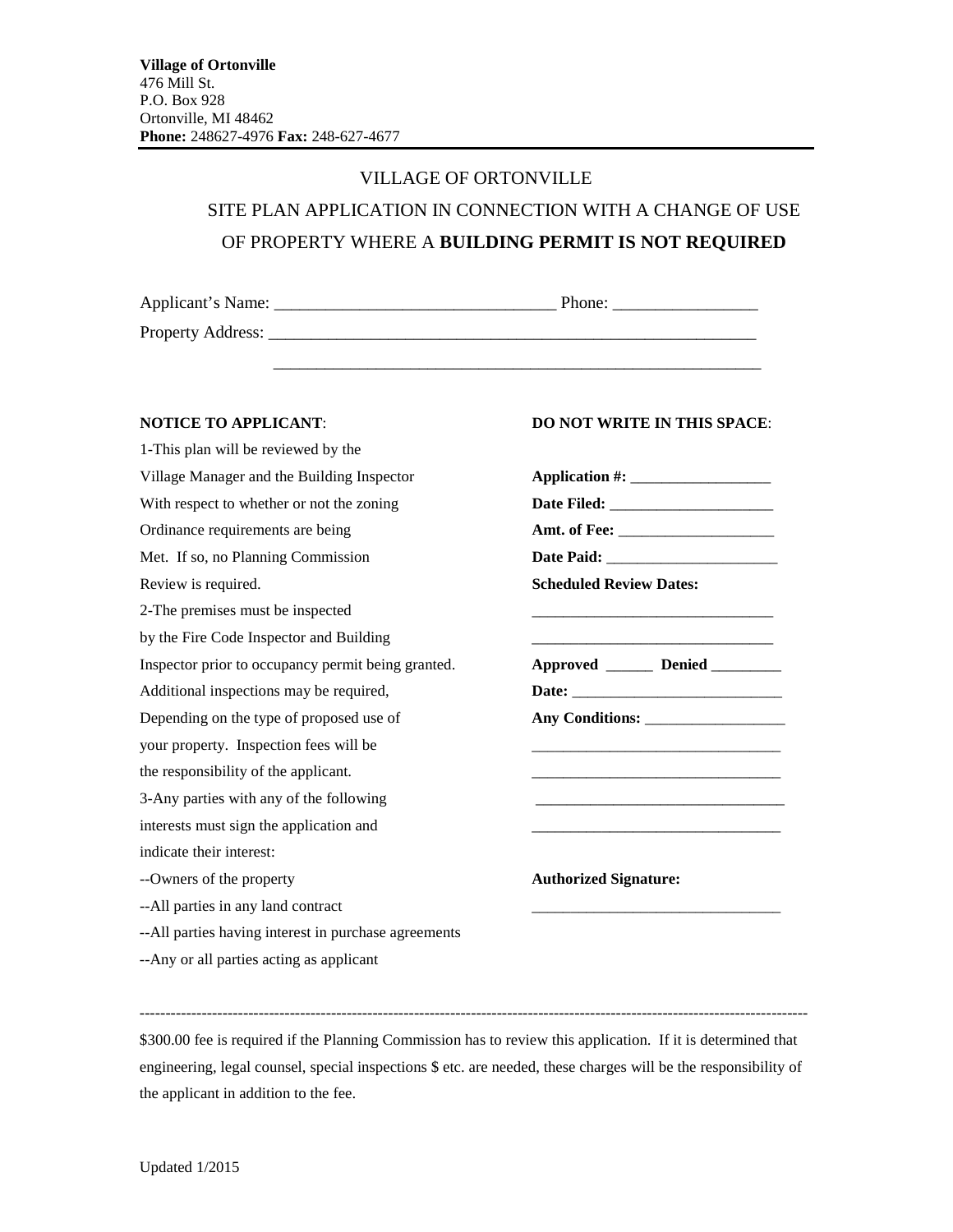**1 – Following are the names, current addresses, telephone numbers, and type of interest in the property.**

|               | Acknowledged before me by _______                                                              |  |
|---------------|------------------------------------------------------------------------------------------------|--|
|               | this $\_\_$ day of $\_\_$ , 20                                                                 |  |
| Phone Number: |                                                                                                |  |
|               |                                                                                                |  |
|               | Notary Public, State of Mich.                                                                  |  |
|               | County of $\frac{1}{\sqrt{1-\frac{1}{2}}}\left\vert \frac{1}{\sqrt{1-\frac{1}{2}}}\right\vert$ |  |
|               | Acting in the County of _________                                                              |  |
|               |                                                                                                |  |
| Name:         | Acknowledged before me by _______                                                              |  |
|               | this $\_\_$ day of $\_\_$ , 20 $\_\_$                                                          |  |
|               |                                                                                                |  |
|               |                                                                                                |  |
|               | Notary Public, State of Mich.                                                                  |  |
|               | County of $\frac{1}{\sqrt{1-\frac{1}{2}}}\left\vert \frac{1}{\sqrt{1-\frac{1}{2}}}\right\vert$ |  |
|               | Acting in the County of ___________                                                            |  |
|               |                                                                                                |  |
|               | Acknowledged before me by _______                                                              |  |
|               | this $\_\_$ day of $\_\_$ , 20 $\_\_$                                                          |  |
|               |                                                                                                |  |
|               |                                                                                                |  |
|               | Notary Public, State of Mich.                                                                  |  |
|               | County of $\frac{1}{\sqrt{1-\frac{1}{2}}}\left\vert \frac{1}{\sqrt{1-\frac{1}{2}}}\right\vert$ |  |
|               | Acting in the County of ___________                                                            |  |
|               |                                                                                                |  |

IF ADDITIONAL SIGNATURES ARE NECESSARY, PLEASE USE THE BACK OF THIS DOCUMENT.